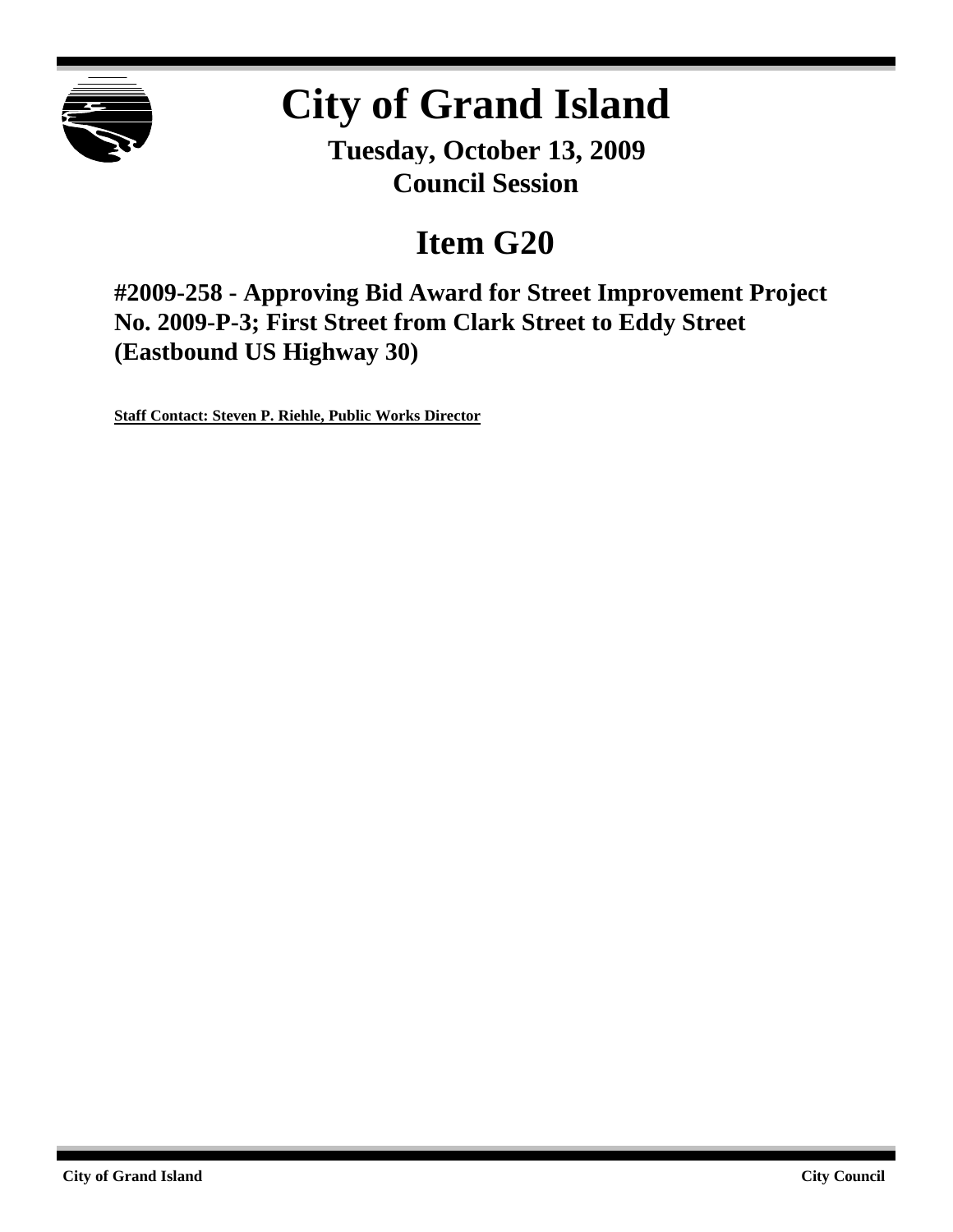# **Council Agenda Memo**

| From:           | Steven P. Riehle, Public Works Director                                                                                                        |
|-----------------|------------------------------------------------------------------------------------------------------------------------------------------------|
| <b>Meeting:</b> | October 13, 2009                                                                                                                               |
| Subject:        | Approving Bid Award for Street Improvement Project<br>No. 2009-P-3; First Street from Clark Street to Eddy<br>Street (Eastbound US Highway 30) |
| Item $\#$ 's:   | $G-20$                                                                                                                                         |
| $Presenter(s):$ | Steven P. Riehle, Public Works Director                                                                                                        |

### **Background**

On September 24, 2009 the Engineering Division of the Public Works Department advertised for bids for the concrete pavement replacement on First Street from Clark Street to Eddy Street (eastbound US Highway 30). There were nine (9) potential bidders for this project.

The new street will be 10" thick portland cement concrete and 37' wide with dowel bars.

The concrete base course underneath the asphalt surfacing on  $1<sup>st</sup>$  Street, from Clark Street to Eddy Street is failing. The stresses on the roadway are significant because of the braking force of trucks approaching the Eddy Street traffic signal.

### **Discussion**

One (1) bid was received and opened on October 7, 2009. The Engineering Division of the Public Works Department and the Purchasing Division of the City's Attorney's Office have reviewed the bid that was received. A summary of the bids is shown below.

Because of the small quantities on the project and the concern that bad weather could be encountered, the unit prices were higher than expected.

| Bidder                          | <b>Exceptions</b> | <b>Bid Price</b> |
|---------------------------------|-------------------|------------------|
| The Diamond Engineering Company | None              | \$95,206.60      |
| of Grand Island, NE             |                   |                  |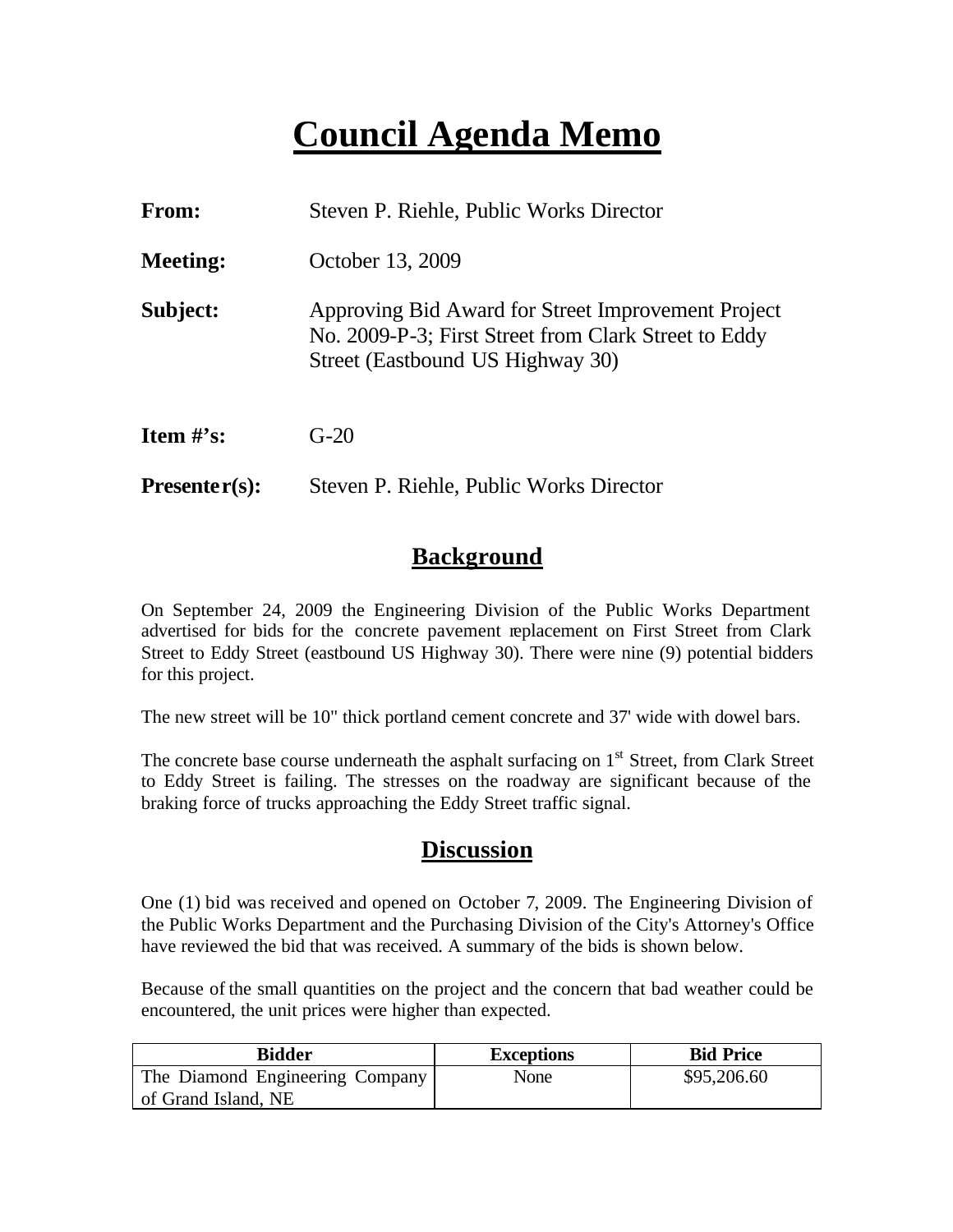Funds are available in Account No. 10033506-85213 & 10033506.85353.

# **Alternatives**

It appears that the Council has the following alternatives concerning the issue at hand. The Council may:

- 1. Move to approve<br>2. Refer the issue to
- 2. Refer the issue to a Committee
- 3. Postpone the issue to future date
- 4. Take no action on the issue

### **Recommendation**

Public Works Administration recommends that the Council approve the bid award to The Diamond Engineering Company of Grand Island, Nebraska in the amount of \$95,206.60.

## **Sample Motion**

Move to approve the bid award.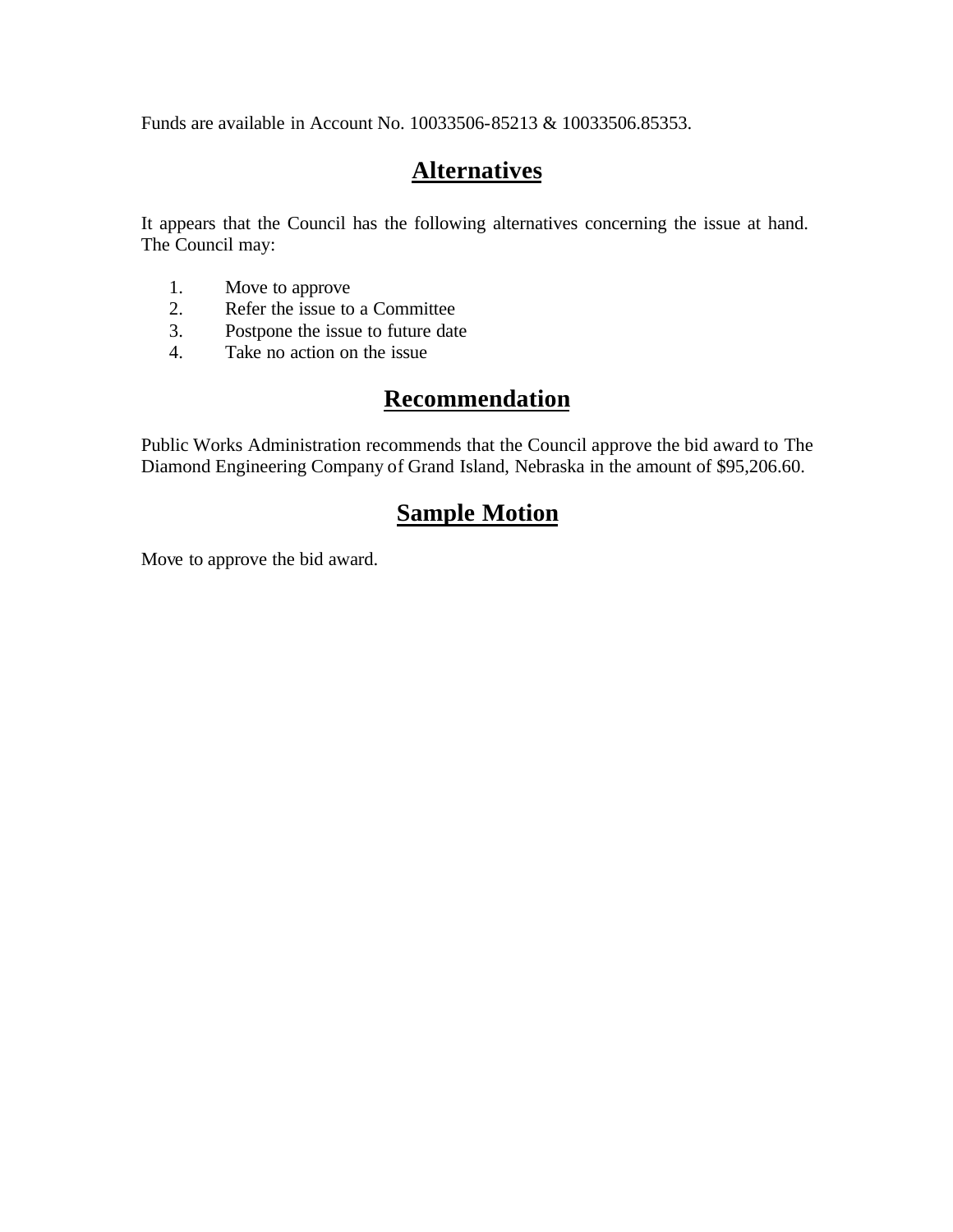#### *Purchasing Division of Legal Department* **INTEROFFICE MEMORANDUM**



Wes Nespor, Purchasing Agent

*Working Together for a Better Tomorrow, Today*

#### **BID OPENING**

| <b>BID OPENING DATE:</b> | October 7, 2009 at 11:00 a.m.                                                                             |
|--------------------------|-----------------------------------------------------------------------------------------------------------|
| <b>FOR:</b>              | <b>Concrete Pavement Replacement Project 2009-P-3</b><br><b>First Street; Clark Street to Eddy Street</b> |
| <b>DEPARTMENT:</b>       | <b>Public Works</b>                                                                                       |
| <b>ESTIMATE:</b>         | \$76,801.75                                                                                               |
| <b>FUND/ACCOUNT:</b>     | 10033506-85213                                                                                            |
| <b>PUBLICATION DATE:</b> | <b>September 24, 2009</b>                                                                                 |

**NO. POTENTIAL BIDDERS: 9**

#### **SUMMARY**

| <b>Bidder:</b>       | Diamond Engineering Co.         |
|----------------------|---------------------------------|
|                      | <b>Grand Island, NE</b>         |
| <b>Bid Security:</b> | <b>Universal Surety Company</b> |
| <b>Exceptions:</b>   | <b>None</b>                     |
|                      |                                 |

**Bid Price: \$95,206.60**

Dale Shotkoski, City Attorney Wes Nespor, Purchasing Agent Jeff Pederson, City Administrator

cc: Steve Riehle, Public Works Director Catrina DeLosh, PW Admin. Assist.

**P1374**